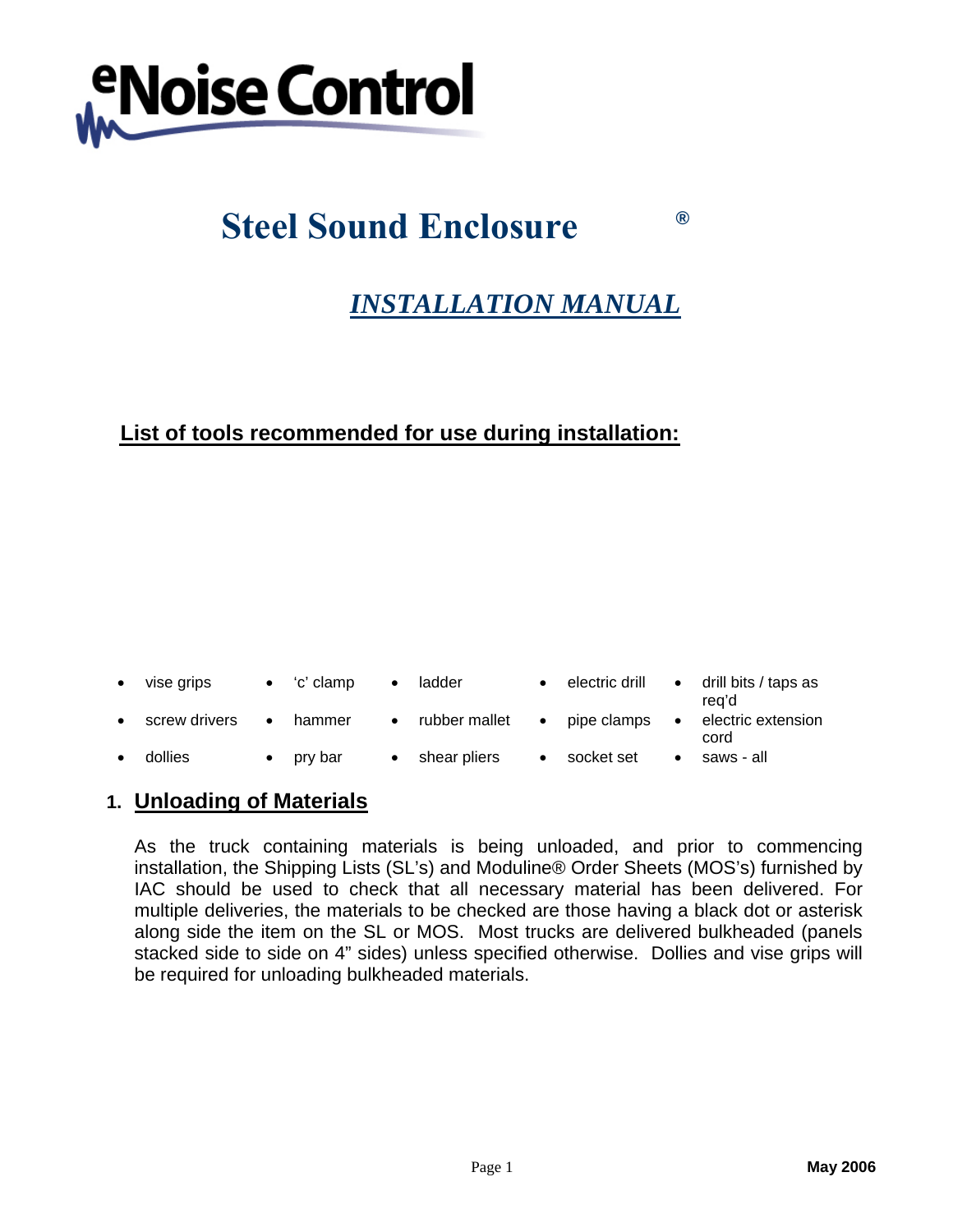**Immediately report any missing or damaged materials to IAC making sure that these discrepancies are listed on the receipt you sign for the truck driver.**



#### **FIGURE 1**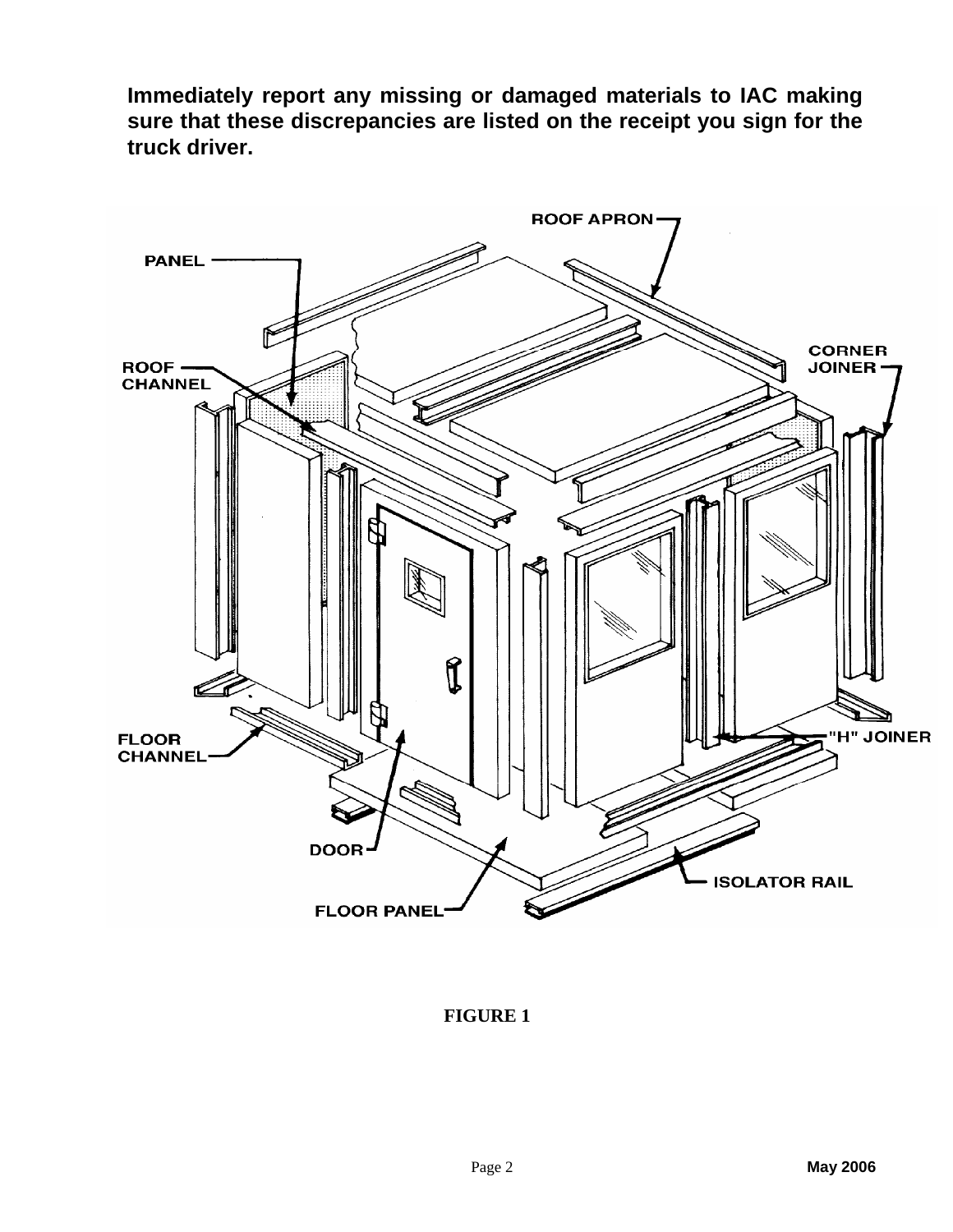## **2. Installation Site Area**

- A. All materials should be stored in a dry area. Wall and ceiling panels should be stored on the 4" edge of the panel with a space between panels, and mark number on the edge of the panel readily visible. By storing the panels on edge, scratching of panel surfaces will be minimized during handling.
- B. Customer shall check that all debris and interference's, if any, are removed from the area where the enclosure will be located.
- C. The building floor area should be checked to see that it is within  $+/ \frac{1}{4}$ " of level in 10'-0" non- cumulative over the area to be covered by the acoustic enclosure. **Figure (2A)** below is a standard detail of floor channel attachment without shims. If the floor is not level, shimming will be required. Please refer to the detail sheet of your drawings for specific details referring to your project.



### **3. Floor Panel Assembly**

#### **A. With Isolator Rails**

- 1. Chalk off outside perimeter of room on customer's floor.
- 2. Place isolators as indicated by the drawings rechecking for levelness after placement.
- 3. Position floor panels at right angles to isolators, starting first with outermost floor panel (Figs. 1 and 2). The floor panel will rest on the isolators and not be attached directly to it.
- 4. The second panel will be positioned along side the first panel and result in the top floor plate overlapping the adjoining peripheral channel (See Fig. 3).
- 5. Using ¼ in. flat-head screws (1 in. long) attached two floor panels using pre-drilled 18 in. on-center holes.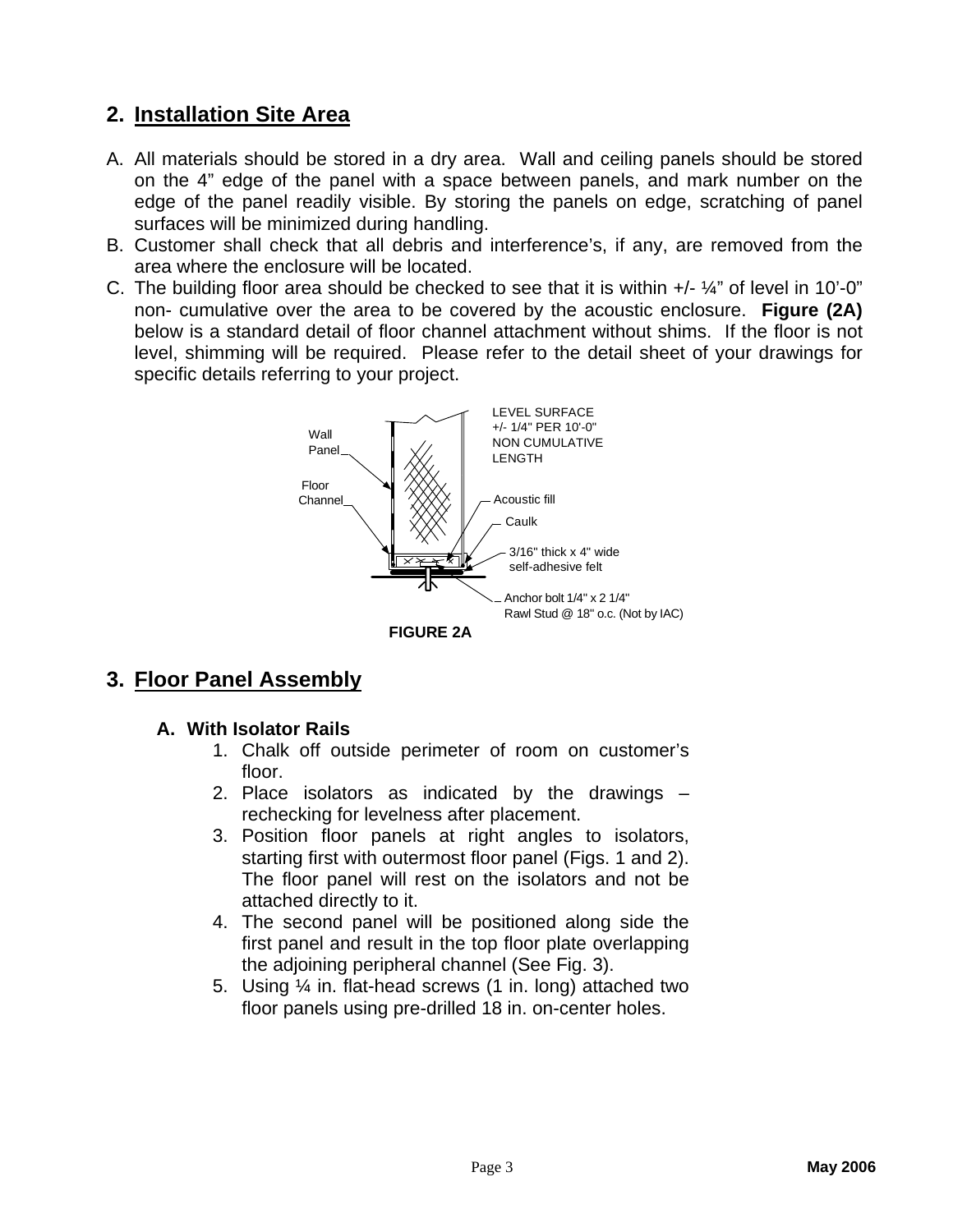#### **B. With Corner Isolators**

- 1. Floor panels incorporating corner isolators have the isolators factory-welded at each corner to the underside of the panel.
- 2. Chalk off the outside perimeter of the room on the customer's floor.
- 3. Place the floor panel containing the joiner channel in place.
- 4. Referring to **Fig. 3**, use a heavy bead of caulking as indicated.
- 5. Install second floor panel butting same to first floor panel so zero clearance exists between panels.
- 6. Referring to **Fig. 3**, attach panels as indicated with No. 12 flat head sheet metal screws.

#### **C. Floor Channels With Floor Using Isolator Rails**

- 1. Floor channels per Fig. 2 are to have 3/16 in. x 4 in. felt seal.
- 2. Place floor channels around the floor assembly perimeter – and using a No. 7 drill bit, drill through floor channel holes into the floor panel. **Check** to see that the floor channels are properly squared off before drilling.





**Figure 3** – Joiner Channel at Panel to Panel Intermediate Joint.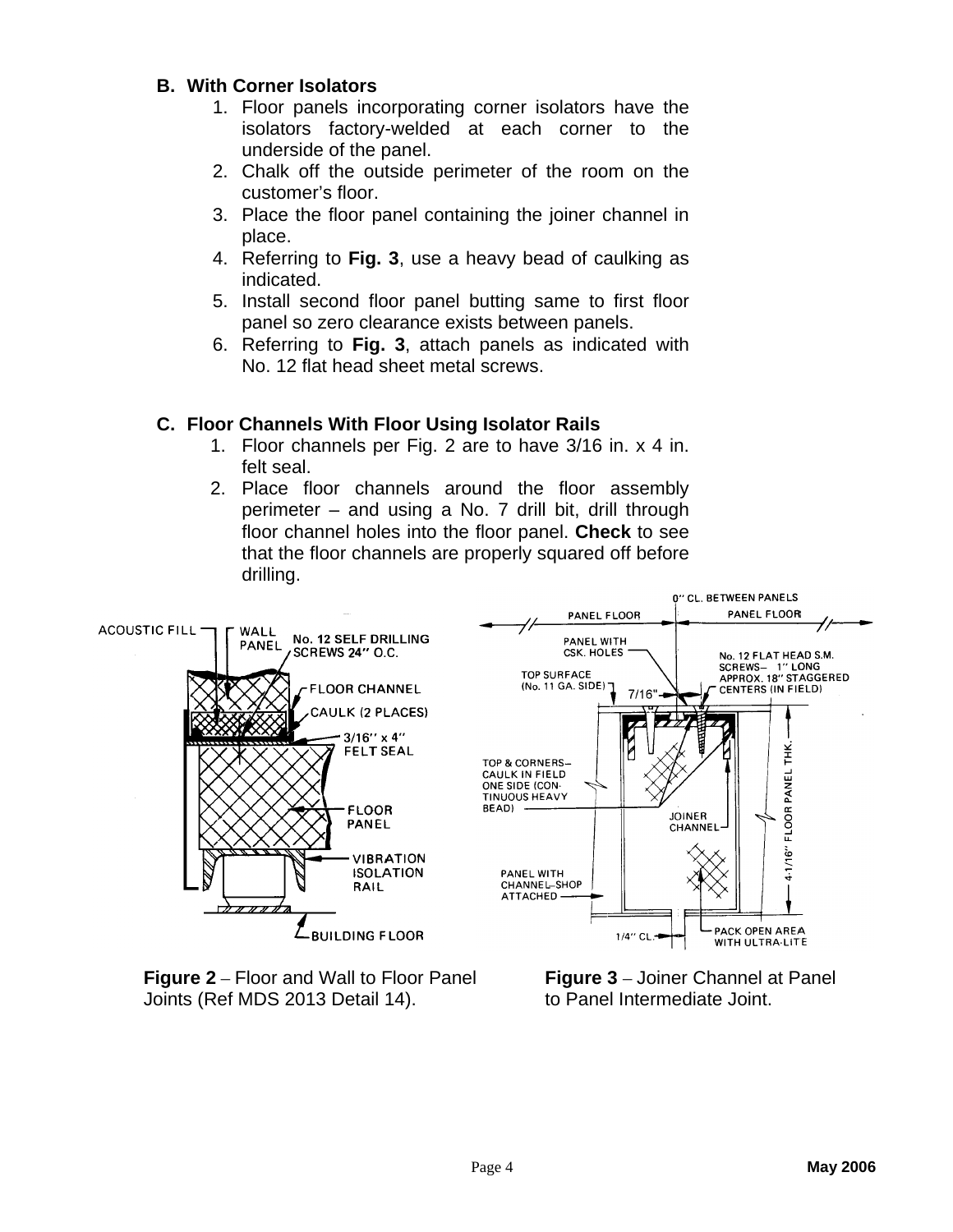## **4. Floor Channel Assembly (See Figure 2A)**

- A. Chalk off outside perimeter of room on host facility floor.
- B. Start at a corner and set the floor channel within the perimeter marking in accordance with detail shown and layout provided on installation drawings.
- C. Using a No. 7 drill bit, drill into the concrete foundation. Please refer to the detail sheet of your drawings for specific details referring to your project. Standard spacing is 18" center to center of the anchor bolt, with a depth of  $2 \frac{1}{4}$ ". Check to see that the floor channels are properly squared off before drilling.

#### **5. Wall Panel and Joiners Installation**

A. The starting point for assembly of wall panels is predicated on analysis of the existing site condition and in particular, the proximity of building walls to the IAC enclosure. Start at a corner of the enclosure, which will allow all walls to be installed without interference from nearby obstructions (building walls etc.).

#### **Read Section 7 -Installation of last panel, before installing wall panels.**

B. The recessed channels on all four panel edges are to be stuffed with acoustic fill (ultra-lite). Alternatively, this filler can be placed into the H-joiner if found more convenient. Joiners and floor channels must also be caulked as shown prior to panel placement. See **Figure (4)** following:



**FIGURE 4**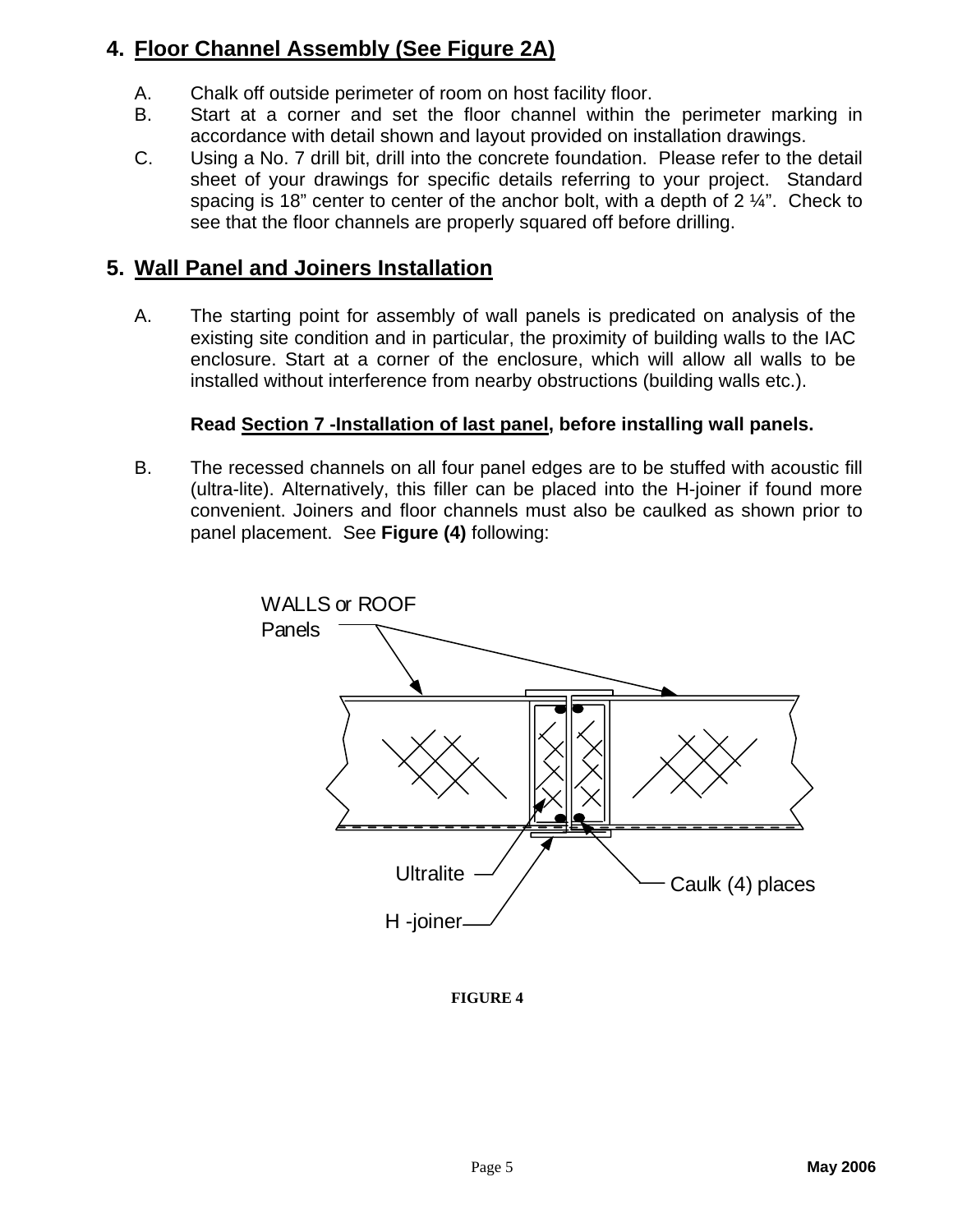- C. Place panel into position by recessing it into the floor channel. By doing so, the panel edge will bite into the caulking previously inserted into the floor channel thus creating an acoustic seal. See **Figure (5)** below.
- D. To expedite installation, it is suggested that joiners be pre-caulked so they are available when required during installation.



**FIGURE 5**

- E. Place corner joint into position over the first panel. **NOTE: All connecting corner joints and H-joiners rest on and are not recessed into the floor channel**
- F. The next panel to be installed should be the panel that runs perpendicular to the first panel thereby, forming a corner of the wall from which the other panels and joiners can be added, repeating the previously outlined procedure.
- G. To stabilize the wall, 'c' clamp or vise grips are used on the top of the panel holding each corner panel to the corner joint.

## **6. Door Assembly**

A. Please reference attached (2) page **Installation Instructions for IAC Noise-Lock® Cam Seal Doors.**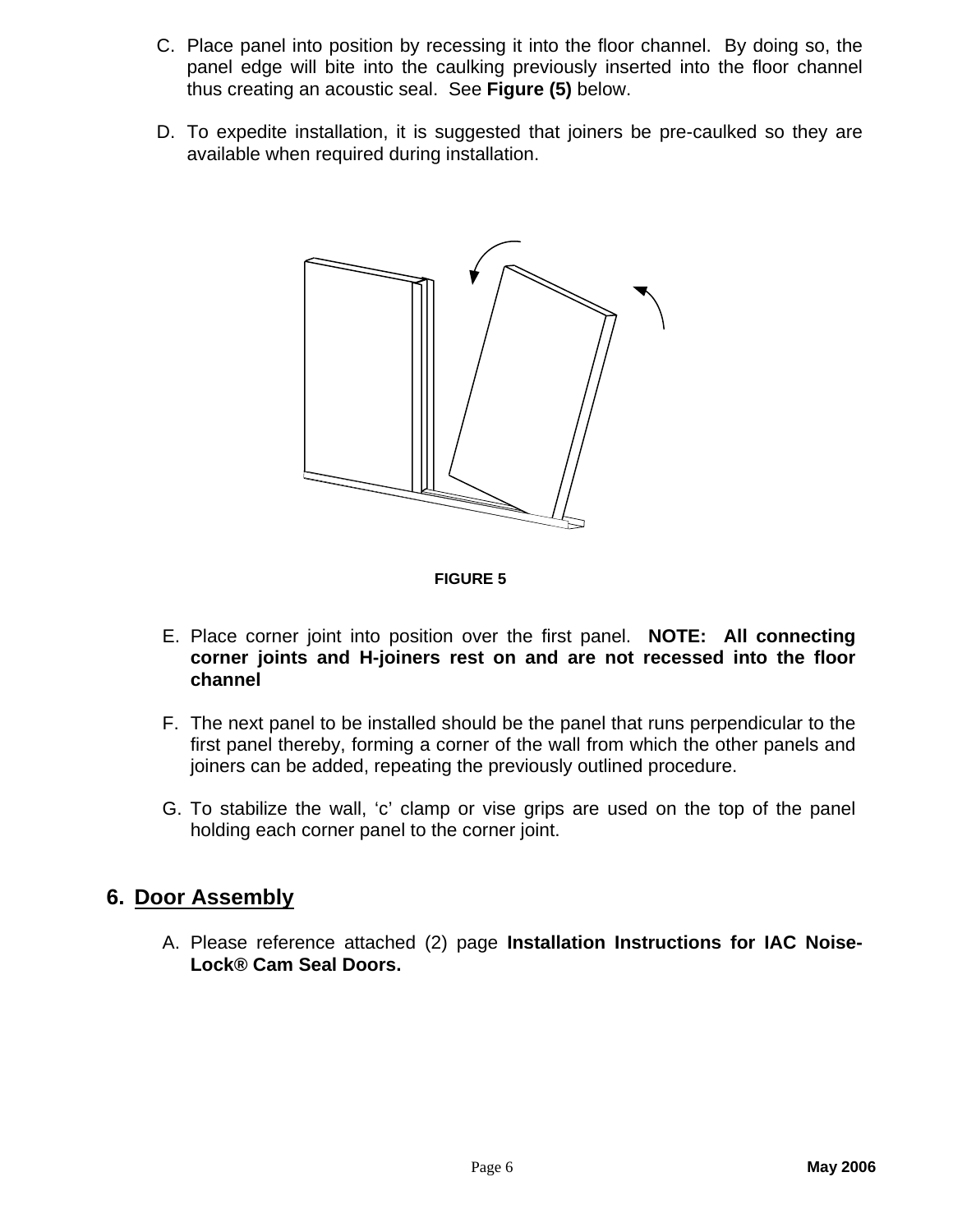## **7. Installation of Last Panel**

To install the last panel on a room, be sure to use a panel that overlaps the adjacent panel as per **Figure (6)** below. This will enable you to knife the last panel into place. The corner section is left off at this time. To install the corner section, lean out the "last panel" wall about 30 degrees with at least one or two men supporting the wall at this angle. One man then takes the corner section and after lifting it approximately two feet above the bottom of the panel, inserts it on the last panel. Then, start pulling the corner section down making sure that the section is on the adjacent panel. Pull the corner section down all the way to the floor channel or as far as it can be pulled down by hand. Push the wall back into position. If the corner section is not down all the way, it can be tapped down at the top using a mallet and wood block.



### **8. Roof Panel and Joiners**

- A. Place side wall roof channels over entire perimeter of walls. See **Figure (7)** above. Make sure caulking has been applied in two corners and 2 strips of 3/16" x 1" self-adhesive felt has been attached to the upper surface.
- B. Place roof panels on top of the side wall roof channels
- C. After all roof panels and H-Joiners are in place, attach the side wall roof channel to the ceiling panels with # 12 self drilling- 18" o.c. At this time, the corner joiners are to be attached to the adjoining wall panels using #10 self-drilling screws at six places (3 at the top and 3 at the bottom.)
- D. The roof apron with 2 strips of 1/16" x 1" self-adhesive felt attached and corner caps (angle) can now be attached. See **Figure (7)** above.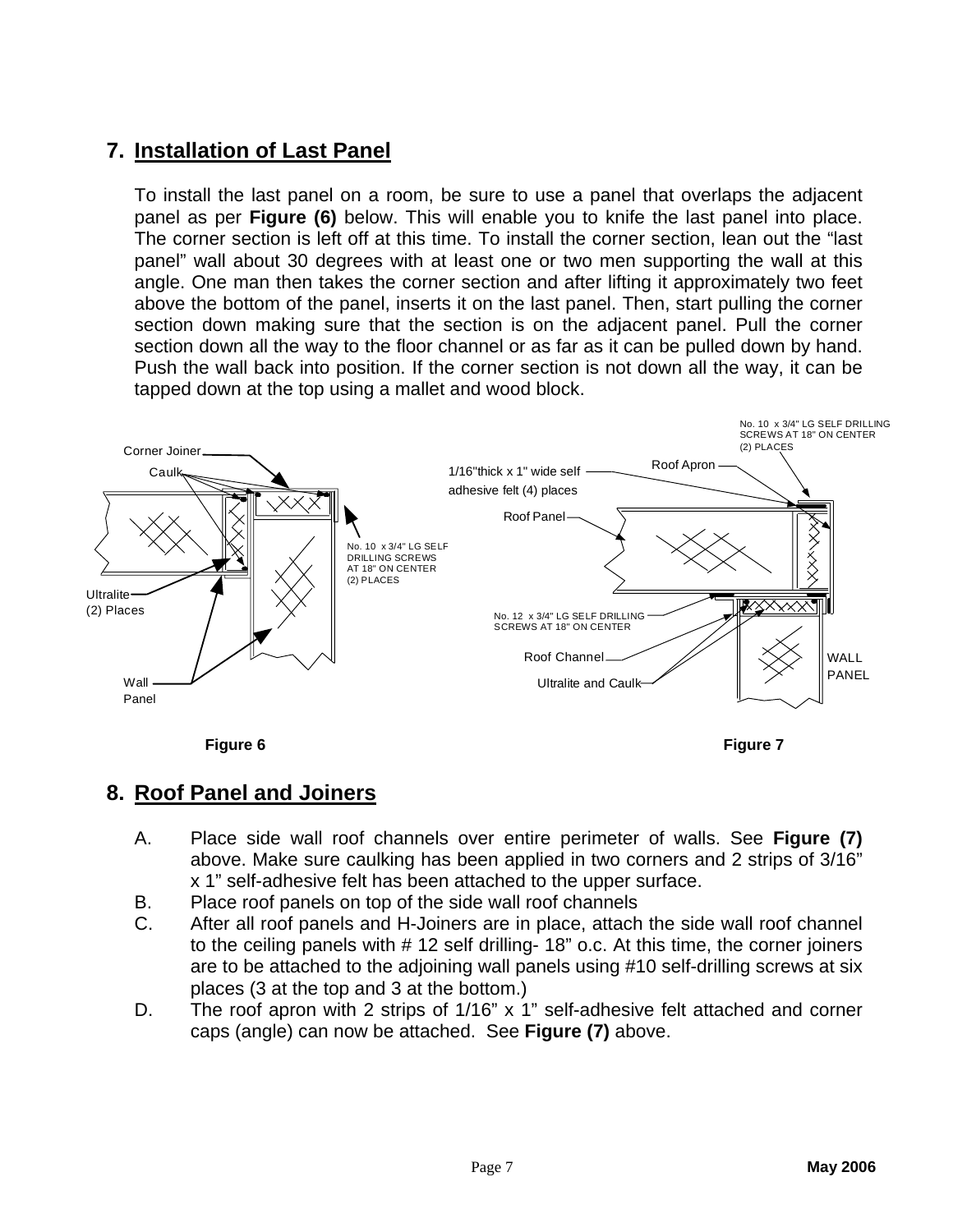### **9. Long Span Installations**

The procedure described earlier depicted the techniques for installing a room ceiling in which the span was 12'-0" or smaller and required only one panel length to bridge the span. As a result, the basic structural integrity of the panel itself spanning across the two room walls provides the necessary support.

Many times the ceiling span is such that two panels or more panel bays are required. For most cases, WF5 x 16 Beams are adequate to accommodate the structural loading.

Please refer to the installation drawings concerning specific project requirements when larger beam sections are required to accommodate loadings. Three items that require special attention in WF5 x 16 installations:

- 1. Use of a thicker felt on the roof channel in lieu of 1/16" thick previously depicted. Following **Figure (8)** below, **1**/2" thick x 1" wide self-adhesive felt should be attached to two sides of the wall roof channel except in the area where the WF5 x 16 beam will rest.
- 2. 3/16" thick x 1" wide self-adhesive felt must also be installed at two places as shown, full length under the top flanges of the beam.
- 3. The roof apron is installed between the beams and not over the beam.



### **10. Field Cutting of Panels**

The cutting of panels in the field may be necessary due to field conditions or to avoid pipe or duct penetrations. Field cutting also allows standard panels to be supplied without having to predetermine the exact location of openings or notches. IT IS HIGHLY RECOMMENDED THAT PIPES, CONDUITS, AND OTHER PENETRATIONS BE INSTALLED **AFTER** THE INSTALLATION OF THE ACOUSTIC ENCLOSURE. IT IS ACOUSTICALLY SUPERIOR, AND EASIER, TO DRILL A HOLE THROUGH THE PANEL FOR PENETRATIONS THAN TO NOTCH A PANEL AROUND PENETRATION IF IT'S BEEN PREVIOUSLY INSTALLED.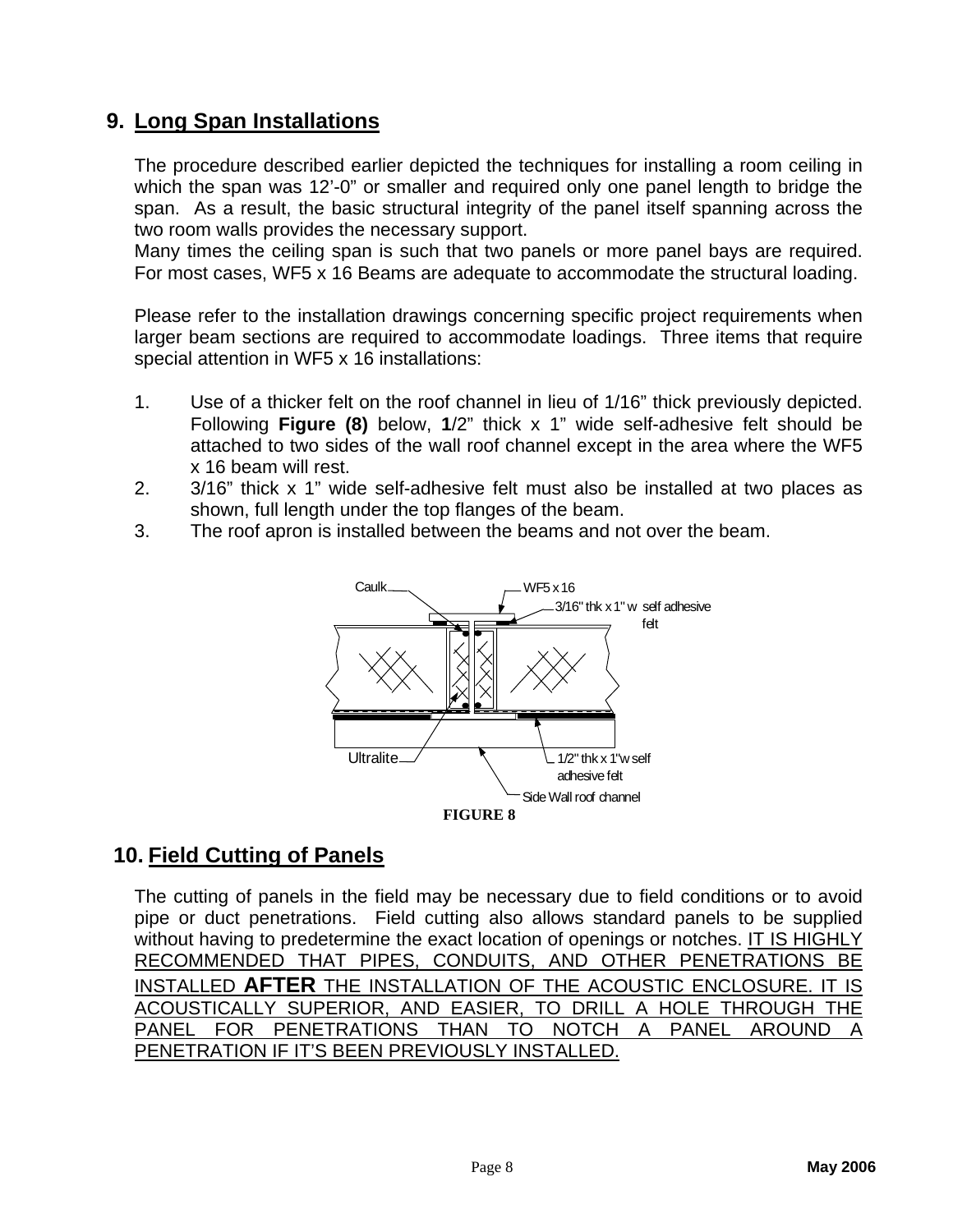#### **A. Notching of Panels**

- Locate and mark off exactly where a notch is to be provided.
- using a saws-all or other metal cutting tool cut through the panel channel and solid side of the panel face sheet.
- Complete cut through perforated face sheet and panel channel.
- Using internal panel channels, (which are slightly narrower than floor channels) frame out the notch, if required. Panel channels can be attached to the panel using self-drilling screws, pop rivets or other means available at the site.

#### **B. Cutting Rectangular openings in the middle of the panel**

- locate and mark off exactly where the opening is to be provided in the panel
- use a large drill bit; drill through the solid side of the panel face
- cut the remainder of the opening using a saws-all or other metal cutting tool.
- repeat the procedure above on the perforated face.
- Frame out the opening as previously described above for notched panels.

#### **C. Cutting for Circular Openings**

- for circular openings, a drill can be used for small openings, a saws-all or other metal cutting tool for larger holes using the same procedure as outlined above.
- to frame out a circular opening, if desired but not necessary, a perforated or solid collar can be used. This collar should be slightly longer than the panel thickness and the flange penned over on both sides. Caulk as required.

#### **D. Flashing of Cutouts**

In cases where the field cut opening is larger than or does not match the profile of the penetration, (i.e. - wide flange beams), light gauge sheet metal closure pieces should be trimmed to fit and be screwed to each side of the panel. Voids between penetrations must be filled with insulation. Caulk all seams when completed.

## **\*\*\*\*NOTE: Penetrations must always be caulked at all seams**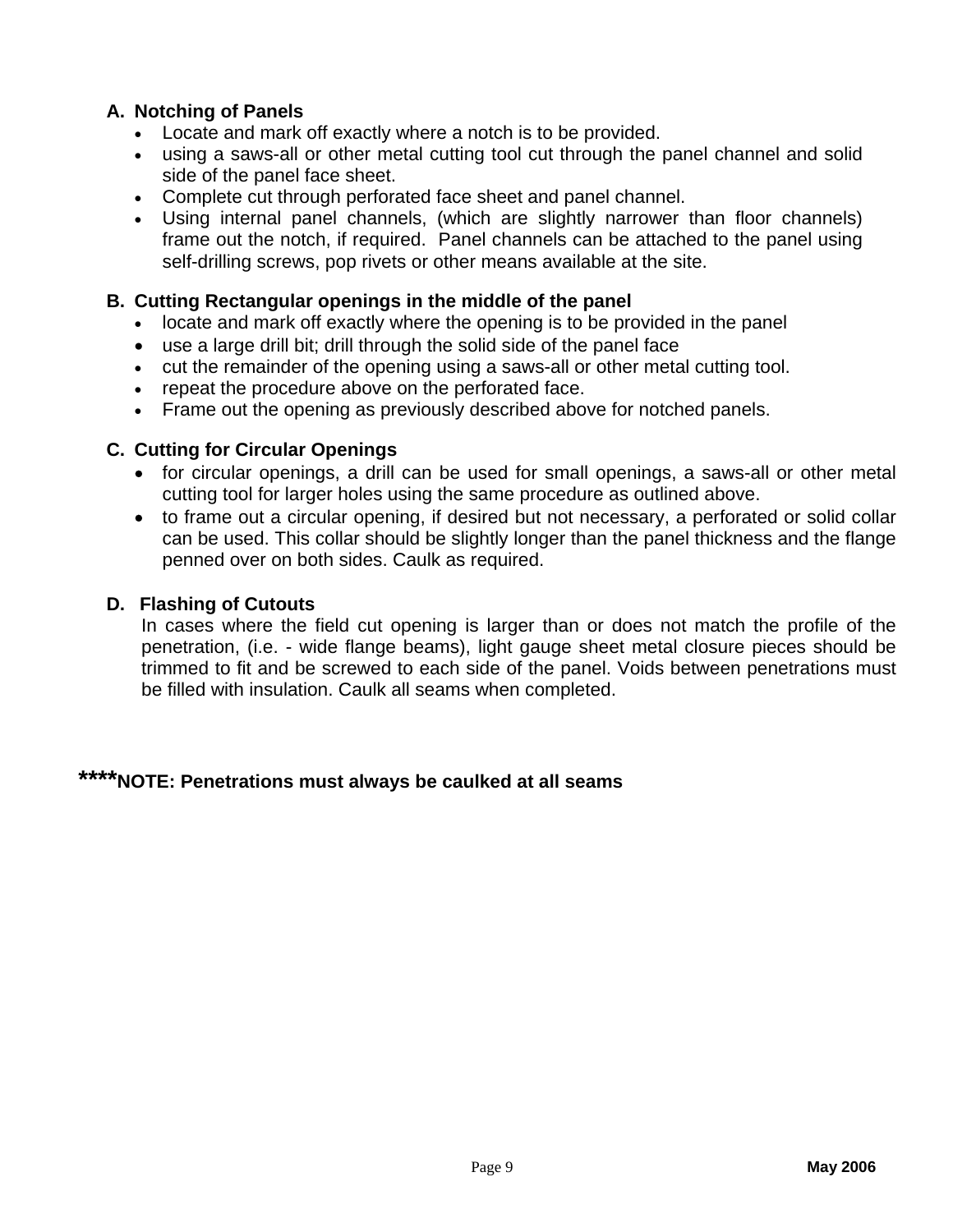## **CAUTION**

PROPER AND PRECISE INSTALLATION IS CRITICAL TO THE PERFORMANCE OF HIGH PERFORMANCE ACOUSTICAL DOORS AND FRAMES. THESE INSTALLATION INSTRUCTIONS SHOULD BE STUDIED AND CLOSELY FOLLOWED. **DO NOT** ATTEMPT TO INSTALL WITHOUT REFERING TO THE SPECIFIC INSTRUCTIONS FOLLOWED HEREIN.

- ll doors are fully assembled in the factory and tested operationally before shipment to insure quality and performance.
- As thousands of others, the door will function smoothly and trouble-free while providing high acoustic performance provided it is properly installed. Installation procedures and drawings are included in this manual and must be followed precisely to ensure an effective door installation.

## **INSTALLATION PROCEDURES**

- **1. Preparation -** Clear all debris and foreign matter from around the opening in the wall and floor. Prior to uncrating, check the rough opening size for height, width, square and wall thickness. Door is designed to be installed on a smooth finished floor.
- **2. Pre Hung Assembly** Each leaf and frame is factory fitted and match marked to insure proper alignment, seal and operation. DO NOT MIX - MATCH ASSEMBLIES.
- **3. Uncrating -** Carefully open crate and or box. Check swing. If correct remove banding. Open leaf approximately 120 degrees, lift off hinge and set aside. Remove plug buttons and temporary fasteners and "separate" frame sections. (see Isometric) The assembly is now in (3) pieces, the leaf, male frame, and female frame.
- **4. Setting Frame in Moduline® Enclosure** Plumb and align female and male frame sections. When together, the width dimension should be approximately 3 13/16" wide all around. Place the frame in the H-Joiner as you would a panel. **Do Not Screw In**. Carefully, replace the door leaf onto the cam lift hinges. Verify and check that all seals on door contact seals on frame. It is very critical that the wall which the door is installed in is plumb and level. Shim frame if required. Begin with a light gauge metal strip and place